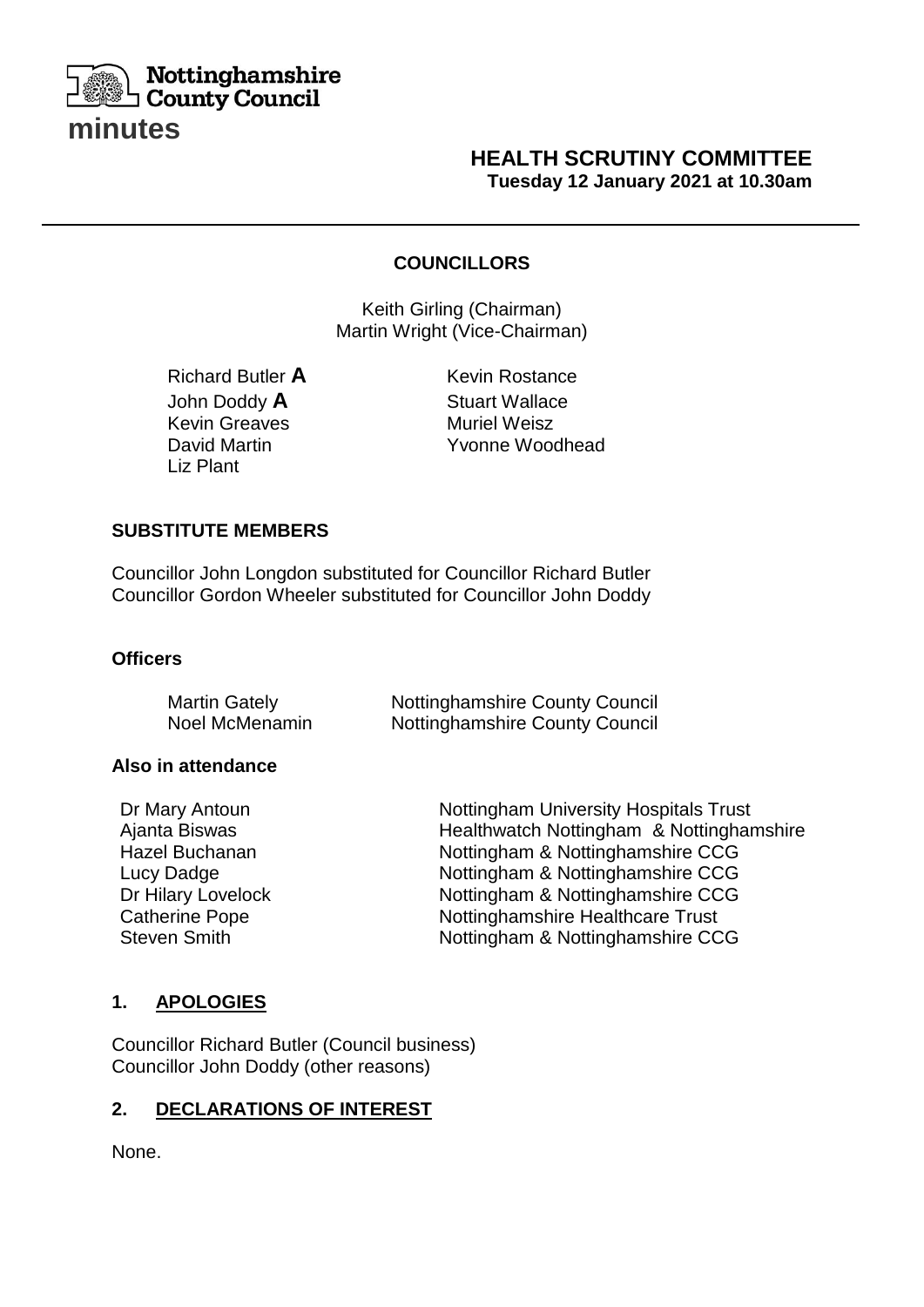# **3. BRIEFING ON REHABILITATION SERVICES IN NOTTINGHAMSHIRE**

The Chair gave a brief introduction to the item. He explained that the Committee had previously considered the consultation response to the NHS National Rehabilitation Centre in October 2020, and at its November 2020 had considered proposals to shift services at the Chatsworth Rehabilitation ward to a community-only model.

In view of inconsistencies arising from considering different elements of the Rehabilitation offer in Nottinghamshire in isolation – specifically in respect of patients requiring level 2b inpatient care and the future of Linden Lodge – this meeting had been convened to receive a comprehensive overview of Rehabilitation Services. This provided the opportunity to revisit, if required, previous Committee conclusions on Rehabilitation Services in Nottinghamshire.

Lucy Dadge and Hazel Buchanan of Nottingham and Nottinghamshire CCG introduced the report and provided a detailed presentation. The presentation defined what was meant by rehabilitation, elaborated on different examples of rehabilitation services – including stroke, cardiac, pulmonary and oncology services, before focussing on the neuro-rehabilitation pathway in Nottinghamshire and beyond.

Catherine Pope of the Nottinghamshire Healthcare Trust elaborated on three detailed case studies, explaining how a range of life-changing conditions were addressed through the pathway.

During discussion, a number of issues were raised and points made:

- CCG and Healthcare Trust representatives gave assurance that the revised structure of neuro-rehabilitation services was structured around the needs of individuals, and that delivering those services in a community setting helped provide the best possible service to patients;
- Clinicians advised that functional patient rehabilitation was more successful in a community setting, and reiterated the point that no-one would be left with unmet need as a result of the service changes or transition arrangements;
- It was explained that efficiencies arising from moving to a community-based model would be reinvested to enhance that service provision
- It was acknowledged that for the families of those requiring inpatient care there was a greater physical distance involved, particularly for those living in mid- and north Nottinghamshire. However, patient need would better met at the state-ofthe-art facilities at Stanford Hall, while enhanced community services postdischarge would help provide better quality of life for patients;
- It was explained that the timescales for transition arrangements were under constant review, but were driven by assessment and delivery of care to patients, and not by timescales for decanting physically from where services were currently be delivered;